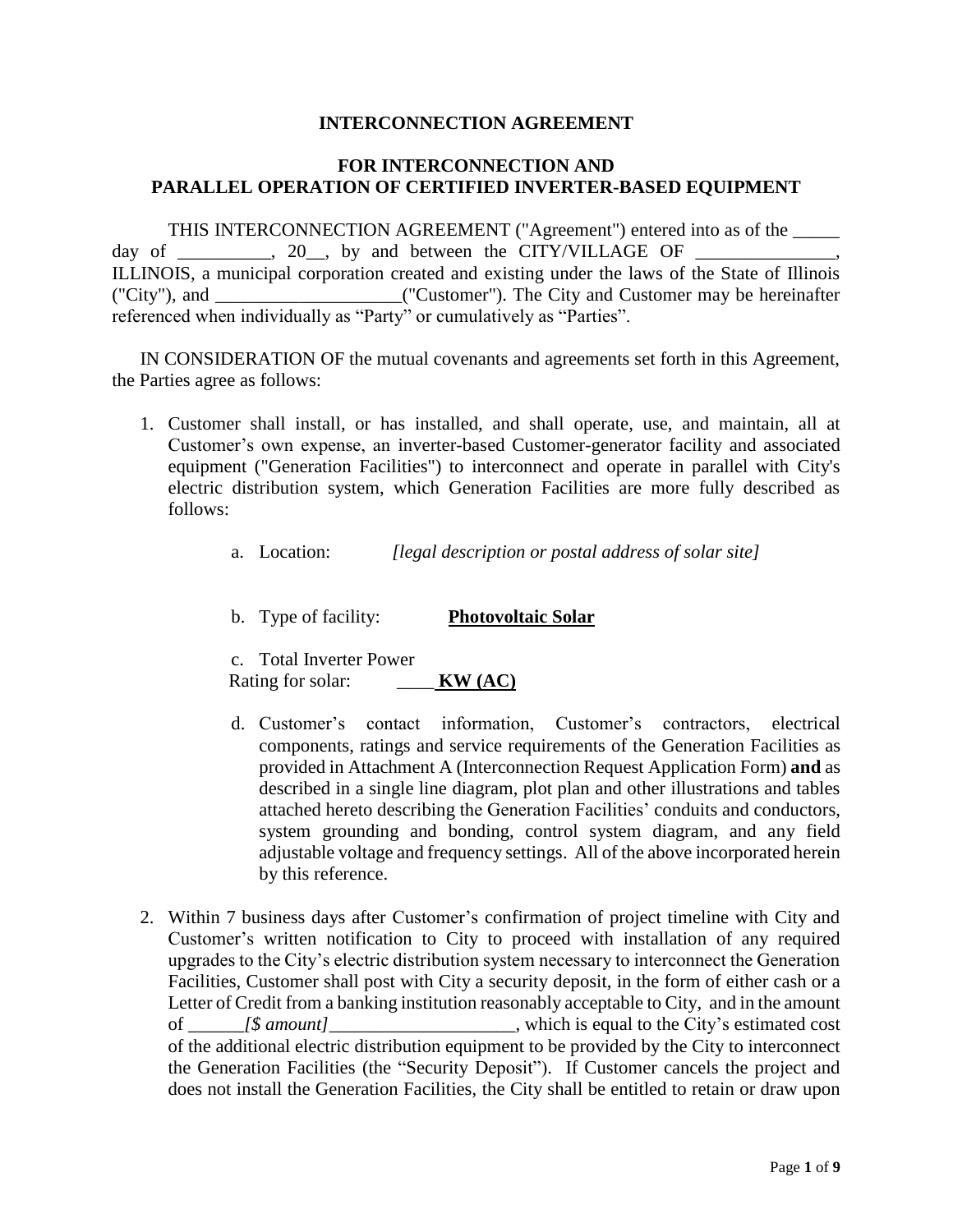any Security Deposit posted with the City up to the cost of the stranded equipment procured to interconnect the Generation Facilities, less such costs that the City is reasonably able to mitigate following such cancellation. Otherwise, the City shall refund the Security Deposit to Customer within thirty (30) calendar days of completion of the initial interconnection of the Generation Facilities with the City's electric distribution system.

- 3. Customer and the Illinois Municipal Electric Agency, herein referred to as IMEA, have entered into a Power Purchase Agreement ("PPA") for the purchase and sale of solar generated electric energy from the Generation Facilities. IMEA and the City have entered into a Generation Siting and Operating Agreement ("Siting Agreement") with respect to the Generation Facilities. These agreements are incorporated herein by this reference. The Parties acknowledge that they are each in possession of executed copies of these agreements and therefore they are not attached hereto. Except as set forth above, this Agreement shall remain in effect concurrent with the term of the PPA between the Customer and IMEA.
- 4. Customer represents and warrants that the Generation Facilities are, or will be prior to operation, designed and installed to meet and certified as complying with the following standards:
	- a. The requirements of the Institute of Electrical and Electronics Engineers ("IEEE") Standard 1547-2018, "Standard for Interconnecting Distributed Resources with Electric Power Systems"; as amended and supplemented as of the date of this Agreement, which standard is incorporated herein by this reference ("IEEE Standard 1547-2018"); and
	- b. The requirements of the Underwriters Laboratories ("UL") Standard 1741 Concerning Inverters, Converters and Controllers for Use in Independent Power Systems, as amended and supplemented as of the date of this Agreement, which standard is incorporated herein by this reference.
- 5. Customer agrees to take such steps as may be necessary to ensure that any subsequent modifications to the Generation Facilities meet such requirements, as then amended and supplemented. Customer's installation, operation, use, and maintenance of the Generation Facilities is subject to and will be in compliance with all applicable requirements of law including those enumerated in the City Code. Any reference to the requirements of law shall be deemed to include any modifications of, or amendments to, the requirements of law that may occur in the future.
- 6. In general, the connection of the Generation Facilities to the City's electric distribution system shall not unreasonably compromise or degrade the power quality provided to existing City customers. All equipment installed by Customer shall have operating characteristics which enable the City to maintain a reasonable standard of service to both Customer and all City customers, and may reasonably include equipment or materials providing levels of performance greater than otherwise deemed "standard". The reasonableness of any such determination required in this section shall be made in the sole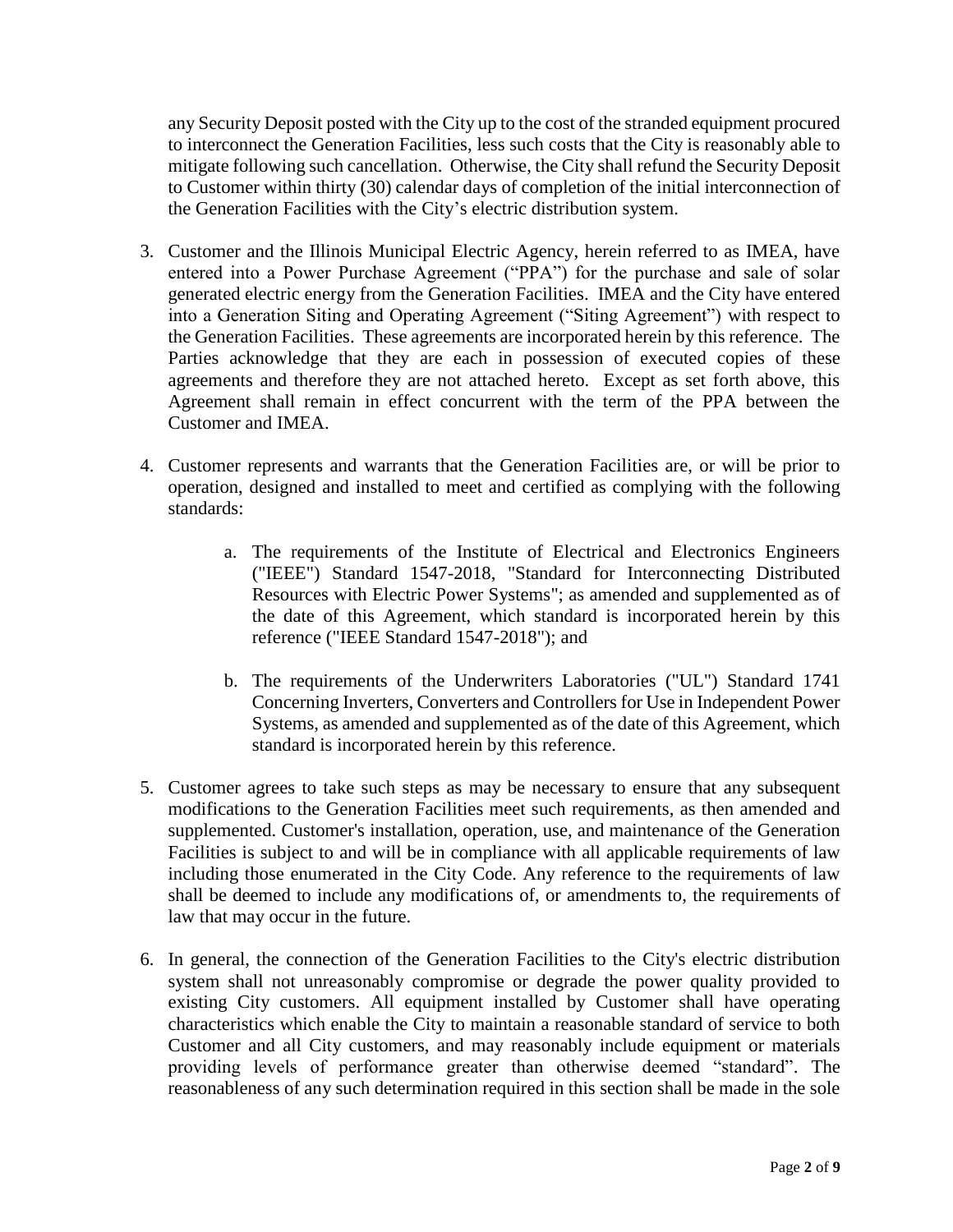discretion of the City's *\_\_\_\_\_\_\_\_[Electric Utility Director or equivalent]* \_\_\_\_ or his or her designee, provided however such discretion shall be exercised in good faith.

- 7. During all periods of Generation Facilities operation, Customer shall maintain the power factor of the delivered energy from the Generation Facilities in the range of 95% lagging to 95% leading.
- 8. Customer shall provide a lockable disconnect and interrupting device or devices which provide a means of electrically isolating the Generation Facilities from the City's electric distribution system by manual operation and automatically for faults or abnormal conditions on Customer's system or on the City's system. The lockable disconnect shall be located near the *[City's Electric Utility Department ("Utility")*] transformer and metering cabinet and shall be accessible to *[Utility]* personnel. Interrupting devices must have sufficient interrupting capacity to interrupt the available fault at the protective device location. All interconnection related protective functions and associated DC supplies shall be periodically tested no less than every three (3) years. The City reserves the right to witness testing of interrupting devices, protective functions and associated DC supplies prior to commencement of commercial service and when periodically tested. All such test reports shall be submitted by Customer to the City. The Customer shall complete and provide the Certificate of Completion (included in Attachment A) to the City with all relevant and necessary information and inspections fully completed prior to commencement of interconnected operation.
- 9. Given that the main isolation breaker will be locked inside the Generation Facilities without normal City access, Customer shall provide City a remote, key operated shunt trip switch to open the main breaker from outside of the Generation Facilities. For maintenance or replacement of City equipment that requires the main breaker to be locked out; for example, work on the transformer or CT cabinet, City shall require Customer to provide timely access to the Generation Facilities for the purpose of locking the breaker in the open position and placement of required Lock-Out/Tag Out devices while the City equipment work is completed. Customer shall not remove any applied hold cards or lock out devices under any circumstances.
- 10. Metering and billing of Customer by the City shall be as follows: A single, bi-directional three-phase meter is being placed for the solar generation. The auxiliary power that will be drawn from the City's system by Customer during non-sun hours is expected to be minimal based on the preliminary drawings and plans. Although the auxiliary power is expected to be minimal the City will provide a 120/240 V source and meter to a customer owned meter socket for auxiliary (service) power which will be metered and billed monthly following City's standard service rules and rates. This meter shall be installed external to any buildings or other structures and shall be in a location that is accessible to the *[Utility]*.
- 11. With respect to the installation and operation of the Generation Facilities and its interconnection to City's electric system, Customer shall defend, indemnify and hold harmless the City, its officers, officials, employees, volunteers, agents, and representatives from and against any and all liability, losses or damages as a result of claims, demands,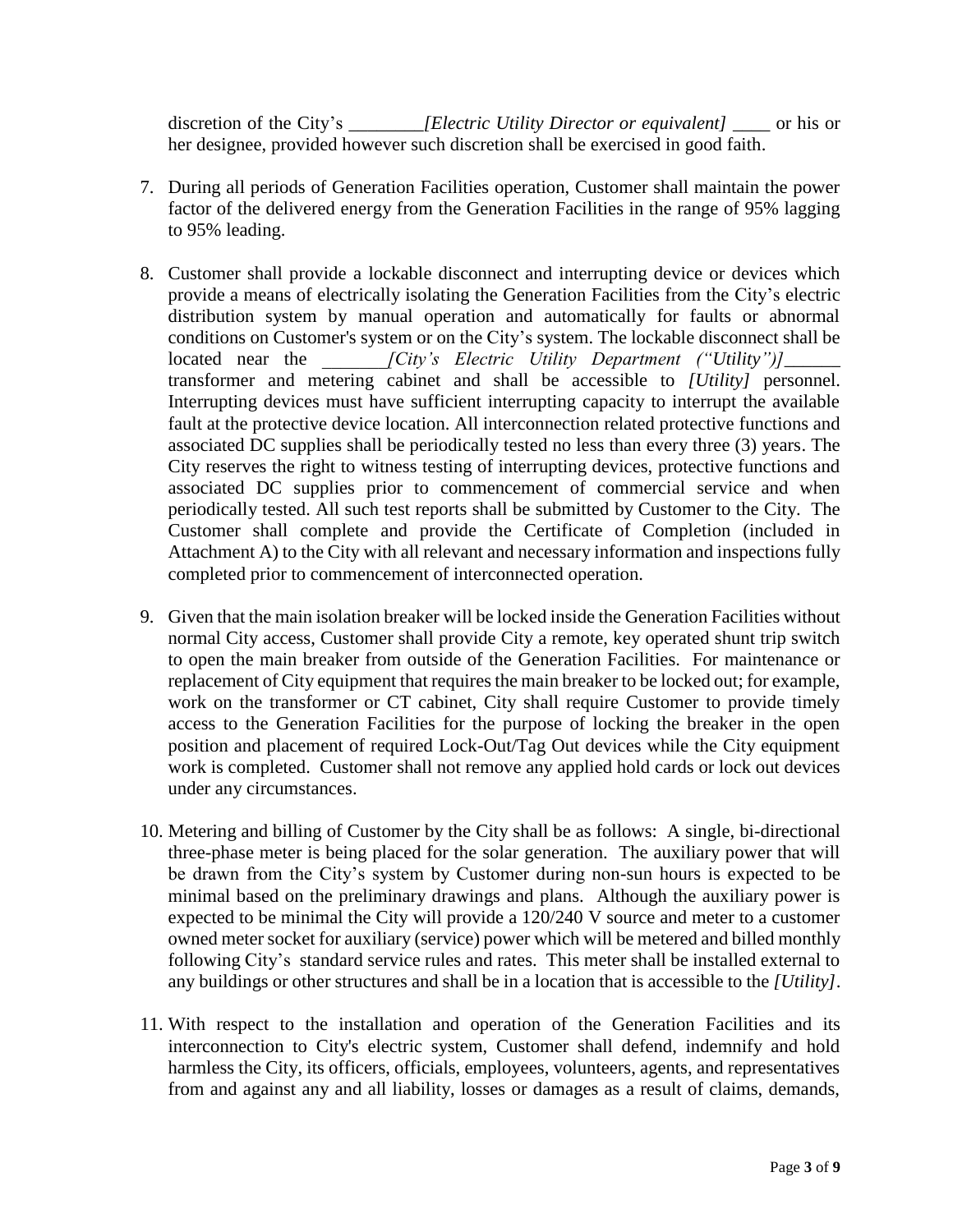suits, actions, or proceedings of any kind or nature, including but not limited to costs, and fees, including reasonable attorney fees, to the extent resulting from any negligent or willful act or omission on the part of Customer or Customer's, officers, employees, agents, representatives, consultants or subcontractors. Such defense, indemnification, and hold harmless obligation shall not be limited due to the enumeration of any insurance coverage herein provided.

- a. Nothing contained herein shall be construed as prohibiting the City or its officers, officials, employees, volunteers, agents, and representatives, from defending through the selection and use of their own agents, attorneys, and experts, any claims, actions or suits brought against them.
- b. Nothing herein shall be construed as a limitation or waiver of defenses available to the City, or its officers, officials, employees, volunteers, agents, and representatives, including but not limited to the Illinois Local Governmental and Governmental Employees Tort Immunity Act, 745 ILCS 10/1-101 et seq.
- c. Except as provided by Illinois statute, the City shall not be liable to Customer for any damage or injury to its officers, employees, agents, representatives, subcontractors, consultants, customers, and invitees or property which arise or results from Customer's use of the Generation Facilities. The City shall also not be liable for loss of Customer's property due to theft. The City shall not be liable for any consequential or sequential damages resulting from any losses sustained by Customer related to the operation or lack of operation of the City's utilities or other services. All claims for any such damaged or injuries being hereby expressly waived by Customer.
- d. The provisions of this Section 11 shall survive completion, expiration or termination of this Agreement.
- 12. Customer shall, at its own expense, procure and maintain in effect throughout the duration of this Agreement, reasonable amounts of liability insurance against claims for injuries to persons or damage to property which may arise from or in connection with this Agreement and the installation and operation of the Generation Facilities by Customer, its officers, employees, volunteers, agents, representatives, subcontractors, consultants, customers, and invitees. The limits of liability for the insurance required shall provide coverage for not less than the limits reasonably required by City from time to time. If Customer, or any of its officers, employees, agents, representatives, subcontractors, consultants, customers, or invitees, maintain higher limits than required, the City shall be entitled to coverage for higher limits.
	- a. All insurance policies shall be written with insurance companies licensed to do business in the State of Illinois and having a rating of not less than A: VII according to the A.M. Best Company. The issuing company shall provide at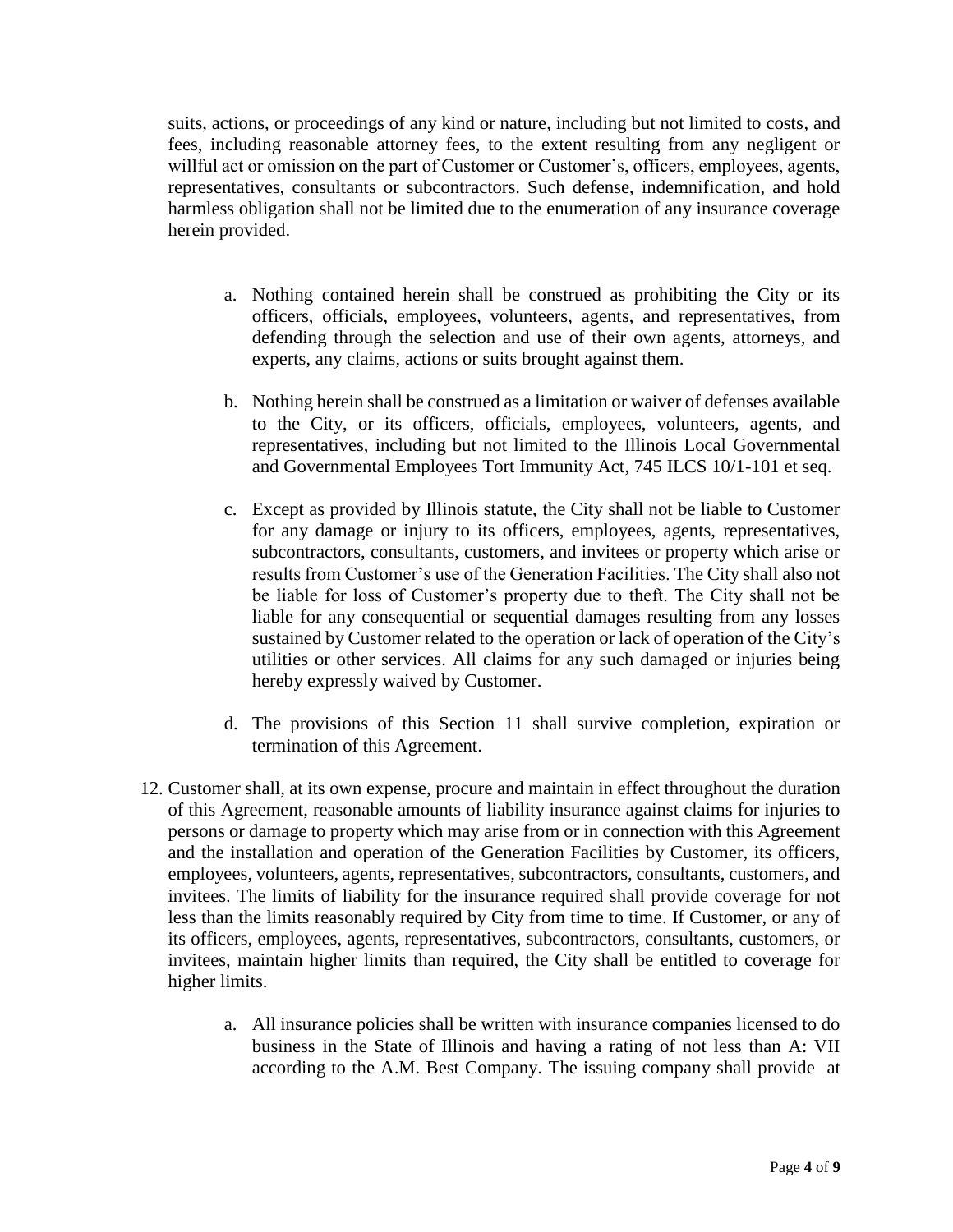least thirty (30) days prior written notice of an intended cancellation to the City by certified mail before the expiration or termination of any such policy.

- b. For any claims arising from or related to this Agreement, or Customer's installation, operation, use or maintenance of the Generation Facilities, Customer's insurance coverage shall be primary insurance as respects the City, its officers, officials, employees and volunteers. Any insurance or selfinsurance maintained by the City, its officers, officials, employees or volunteers shall be excess of Customer's insurance and shall not contribute with it.
- c. Customer hereby agrees to waive its rights of subrogation which any insurer of Customer may acquire from Customer by virtue of the payment of any loss. Customer agrees to obtain any endorsement that may be necessary to affect this waiver of subrogation. The Workers' Compensation policy shall be endorsed with a waiver of subrogation in favor of the City for all work performed by Customer, its officers, officials, employees, agents, representatives, subcontractors, and consultants.
- d. The City, its officers, officials, employees, agents, representatives and volunteers are to be covered as additional insureds with respect to liability arising out of on-site work or operations performed by or on behalf of Customer related to this Agreement and Generation Facilities.
- e. Customer shall furnish Certificates of Insurance to the City prior to beginning the installation of the Generation Facilities or, if already installed, prior to operation of the Generation Facilities.
- 13. The City shall have the right to suspend service or require the Customer to immediately disconnect the on-site Generation Facilities, with appropriate notice, without liability to the City if in the City's sole reasonable judgment and discretion exercised in good faith, (a) continued electrical generation by Customer may be dangerous to life, limb or property or otherwise materially and adversely affects the safe operation of the City's electric distribution system; (b) if there are significant alterations to the Generation Facilities without the City's approval, which approval shall not be unreasonably withheld; (c) if failure of Customer's Generation Facilities will cause disturbances to the City's distribution system; or (d) if Customer violates the terms or conditions of this Agreement or applicable codes and industry standards identified herein. In the event City suspends service or requires the Customer to disconnect the on-site Generation Facilities for said causes herein, the City and Customer agree to work towards a remedy that resolves any and all technical problems with said on-site generation equipment, after which approval which shall not be unreasonably withheld by the City to allow the Customer to bring said on-site Generation Facilities back online and resumption of service by City.
- 14. The City, in its sole discretion, may terminate this Agreement if by act or omission, Customer breaches or defaults on any material term or condition of this Agreement and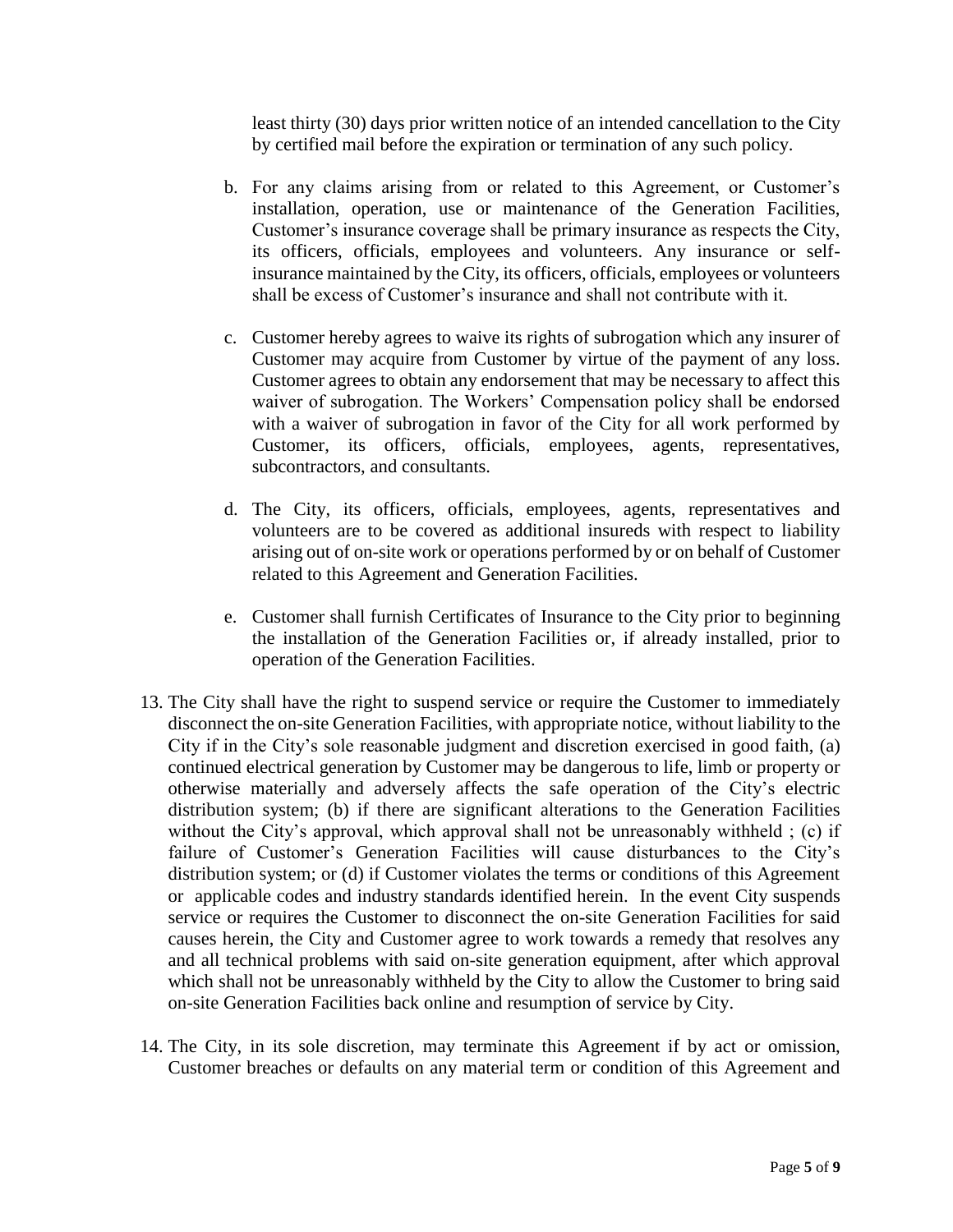Customer fails to cure such breach or default within thirty (30) calendar days after its receipt of written notice of same from the City.

- 15. This Agreement and all of the covenants and conditions herein contained shall be binding upon and inure to the benefit of the Parties hereto and their respective successors and assigns. Customer may assign this Agreement to any entity taking assignment of the PPA in accordance with its terms. In the event of assignment, Customer shall notify City of such assignment, and include the identity and all contact information of the assignee, such notice and information to be provided within five (5) business days after the effective date of the assignment. Neither this Agreement nor any of the terms, covenants or conditions herein may be modified or amended, except by an agreement in writing duly executed and delivered by both the City and Customer. An amendment or modification to this Agreement shall not be effective unless and until it is reduced to writing and approved and executed by all Parties in accordance with all requirements of law.
- 16. This Agreement constitutes the entire agreement between the Parties and supersedes any and all prior agreements and negotiations between the Parties, whether written or oral, relating to the subject matter of this Agreement.
- 17. Unless expressly provided to the contrary in this Agreement, each and every one of the rights, remedies, and benefits provided by this Agreement shall be cumulative and shall not be exclusive of any other rights, remedies, and benefits allowed by law. The failure of a Party to insist upon strict performance of any of the terms, covenants or conditions herein contained shall not be deemed a waiver of any of its rights or remedies and shall not be deemed a waiver of any subsequent breach or default of any of said terms, covenants and conditions.
- 18. It is hereby expressed to be the intent of the Parties that should any provision, covenant, agreement, or portion of this Agreement or its application to any person or property be held invalid by a court of competent jurisdiction, the remaining provisions of this Agreement and the validity, enforceability, and application to any person or property shall not be impaired thereby, but the remaining provisions shall be interpreted, applied, and enforced so as to achieve, as near as may be, the purpose and intent of this Agreement to the greatest extent permitted by applicable law.
- 19. This Agreement shall be governed by, and enforced in accordance with, the internal laws of the State of Illinois. Venue for disputes arising from or related to this Agreement or the Generation Facilities shall be in the Illinois Circuit Court for the *\_\_\_[Judicial Circuit, County]*\_\_\_\_ County, Illinois.
- 20. Any notice, request, instruction, or other document to be given thereunder to any Party shall be in writing and deemed given on the date it is delivered: (i) when delivered personally; (ii) when sent with return receipt by registered or certified mail, or otherwise on the date that is five (5) days after deposit in the mail when sent by postage prepaid first class mail; (iii) by email where receipt is acknowledged by the receiving Party; or, (iv) by facsimile where receipt is acknowledged by the receiving Party, as follows: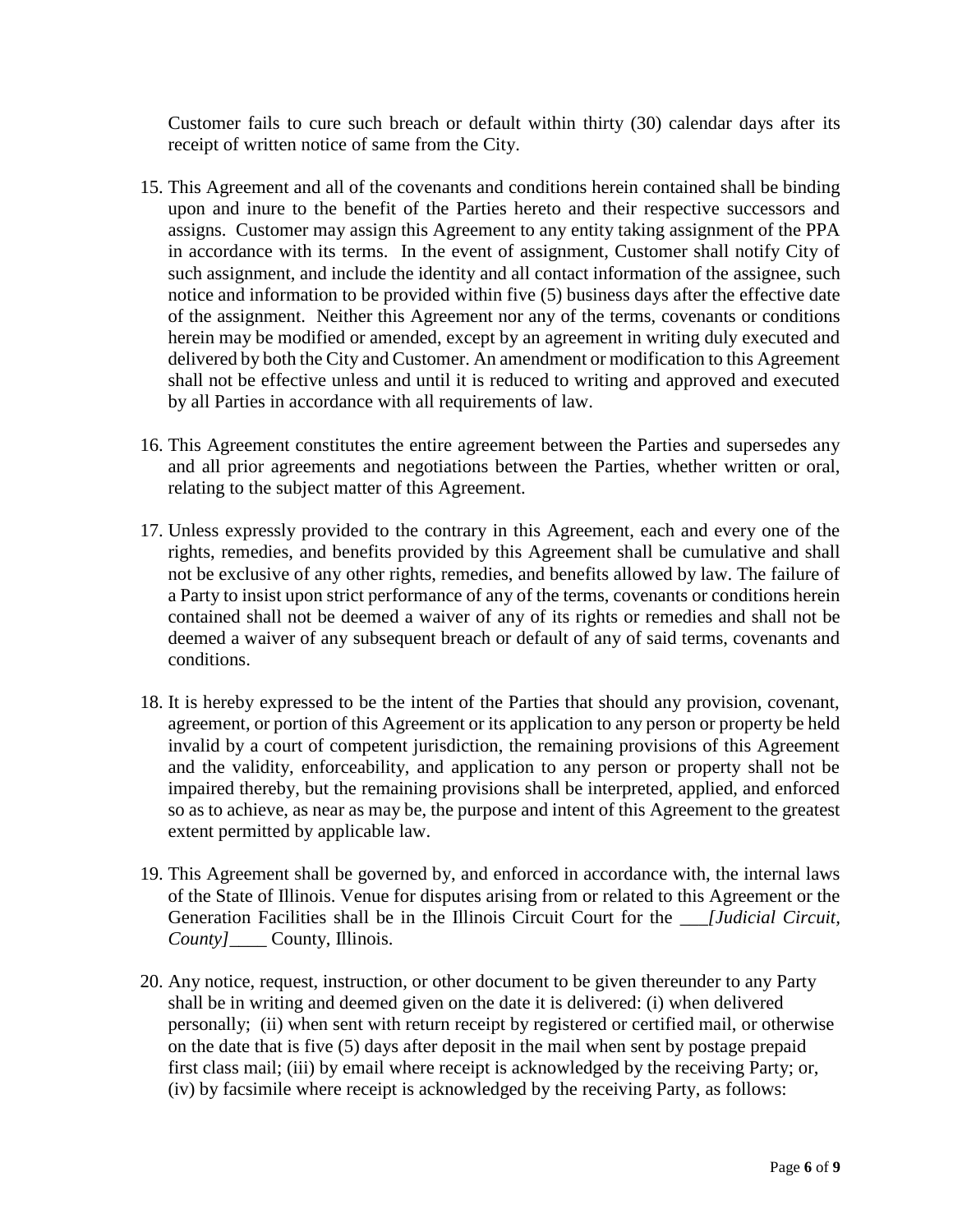| If to City:     | <i>[postal address and email information for</i>                                                                         |
|-----------------|--------------------------------------------------------------------------------------------------------------------------|
| With a copy to: | designated contact at City/Village]<br>[postal address and email contact information]<br>for City/Village legal counsel] |
| If to Customer: | [postal address and email information for<br>designated contact for Customer]                                            |

Any party may change its address for purposes of this paragraph by giving notice of such change of address to the other party in the manner provided for giving notice.

### **SIGNATURES ON FOLLOWING PAGE**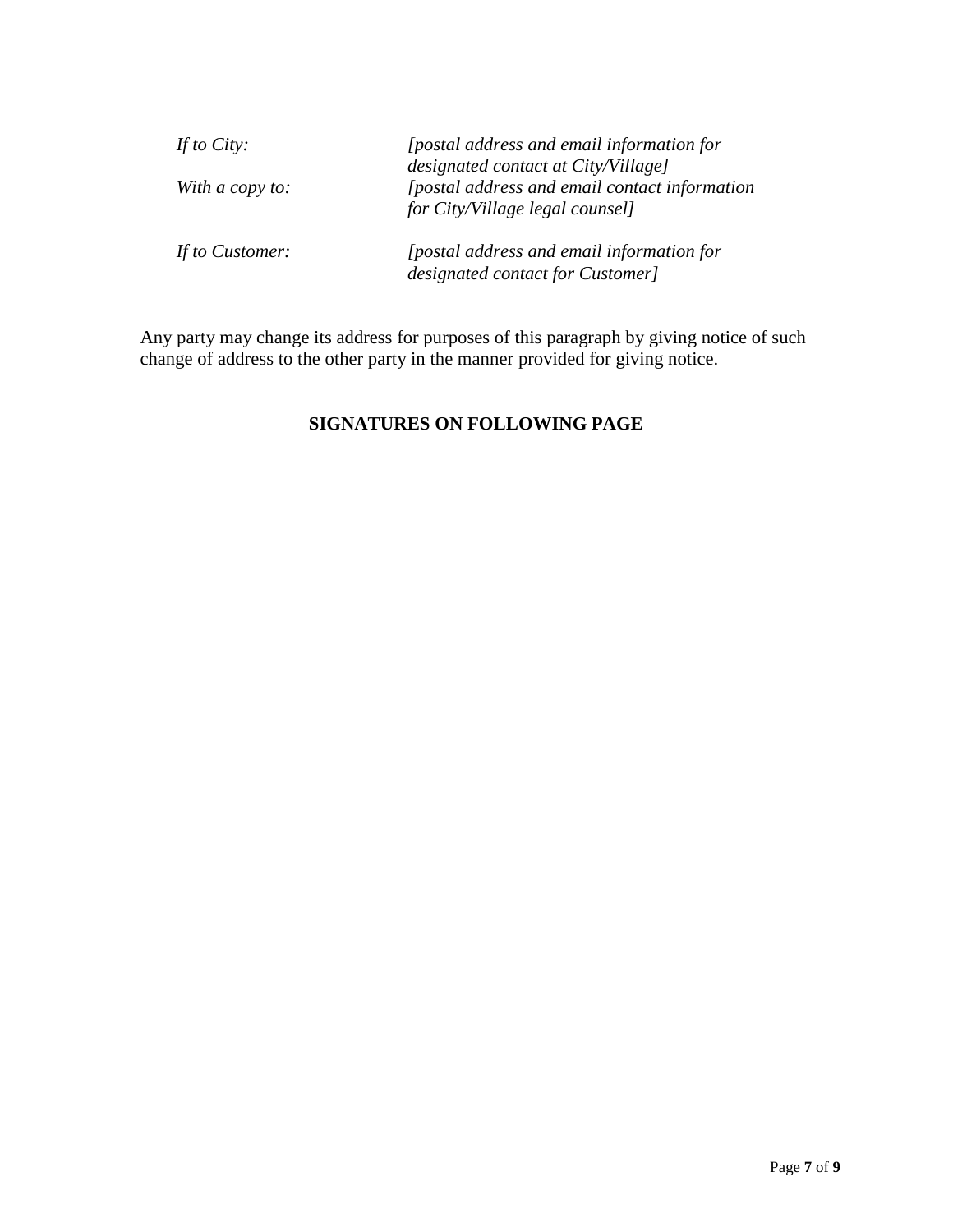IN WITNESS WHEREOF, the Parties have caused this Agreement to be executed by their proper officials, respectively, being thereunto duly authorized, as of the day, month and year first above written.

| CITY/VILLAGE OF _________, ILLINOIS | [Customer]         |
|-------------------------------------|--------------------|
|                                     |                    |
|                                     |                    |
|                                     | Its: $\frac{1}{2}$ |
| Date: $\qquad \qquad$               | Date:              |